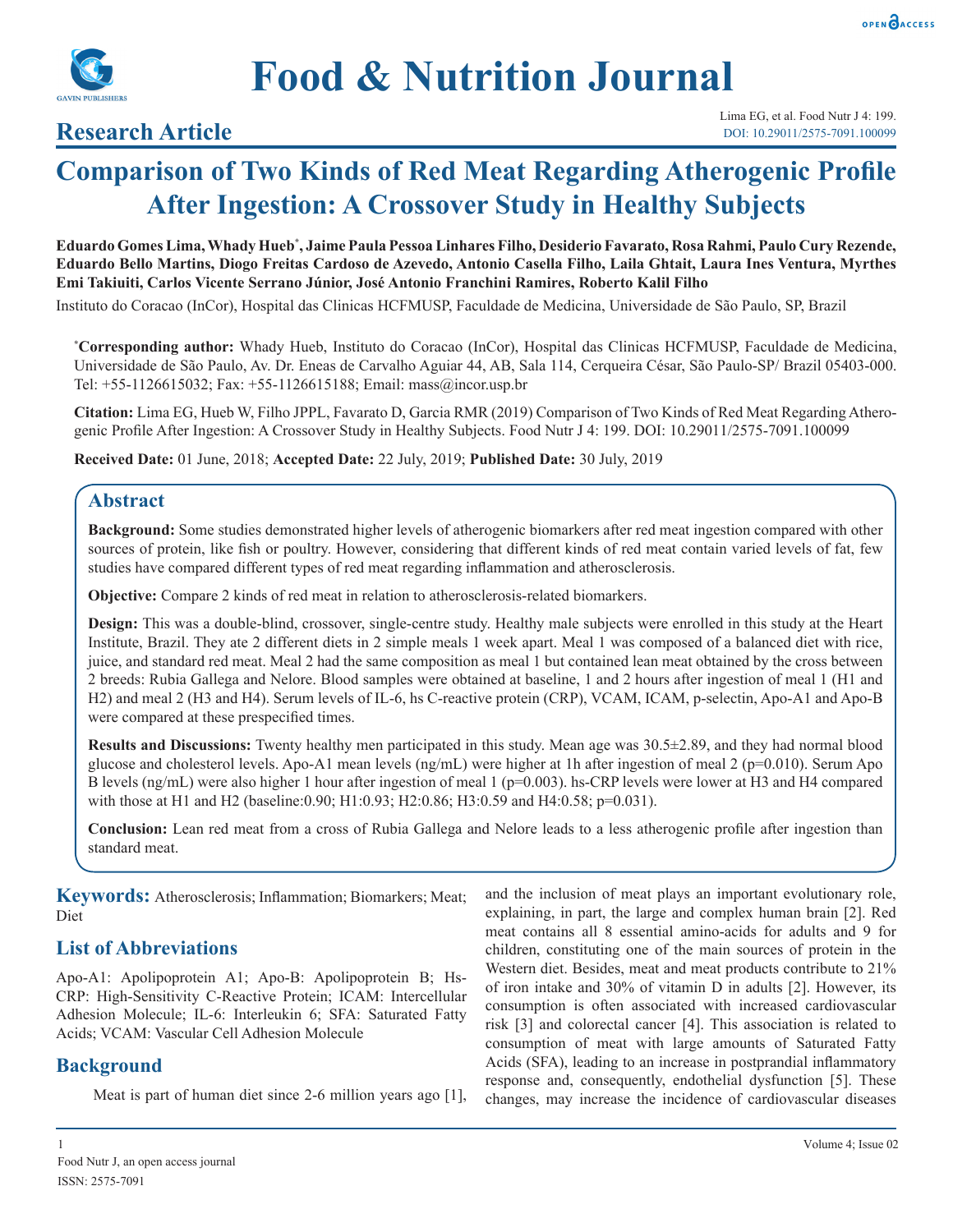**Citation:** Lima EG, Hueb W, Filho JPPL, Favarato D, Garcia RMR (2019) Comparison of Two Kinds of Red Meat Regarding Atherogenic Profile After Ingestion: A Crossover Study in Healthy Subjects. Food Nutr J 4: 199. DOI: 10.29011/2575-7091.100099

in the long term [6]. Intake of low-fat red meat could be associated with lower inflammatory activity and lipid levels [7]. Diets containing kangaroo or bison meat, when compared with meat traditionally sold in markets, resulted in lower levels of inflammatory biomarkers, such as high-sensitive CRP (hs-CRP) and Interleukin-6 (IL-6) [8,9].

To date, no study has compared postprandial inflammatory repercussion of 2 meats of the same species. Recently, a new beef developed by cross breeding Rubia Gallega and Nelore Cattle, resulted in a nutritional composition with lower amounts of fats and carbohydrates, compared with conventional red meat. The objective of this study was to compare the effects on postprandial inflammatory response of a diet containing meat originating from crossing of Rubia Gallega and Nelore breeds of cattle versus a conventional meat diet.

## **Materials and Methods**

#### **Design of the Study**

This was a double-blind, crossover, single-centre study designed to compare 2 kinds of red meat in relation to atherosclerosis-related biomarkers.

#### **Population and Compared Groups**

Healthy male subjects were enrolled in this study at the Heart Institute (InCor – HCFMUSP), São Paulo, Brazil. They ate 2 different diets in 2 simple meals 1 week apart (Figure 1). Meal 1 was composed of a balanced diet with rice, juice, and standard red meat. Meal 2 had the same composition as meal 1 but contained lean meat obtained by the cross between 2 breeds: Rubia Gallega and Nelore (Table 1). Meat was served as hamburger obtained from the same cut of beef for both types of meat. Blood samples were obtained at baseline, 1 and 2 hours after ingestion of meal 1 (H1 and H2) and meal 2 (H3 and H4). Serum levels of IL-6, hs-CRP, VCAM, ICAM, p-selectin, Apo-A1, and Apo-B were compared during these prespecified times.



**Figure 1:** Design of the study.

| Portion of 100g      | <b>Standard Red Meat</b> | <b>Comparative Red</b><br>Meat |
|----------------------|--------------------------|--------------------------------|
| Calories             | 220 Kcal                 | 141 Kcal                       |
| Carbohydrates        | 1.8 <sub>g</sub>         | 0.7 g                          |
| Proteins             | 24.9 g                   | 22 g                           |
| <b>Total Fat</b>     | 13.8 <sub>g</sub>        | 5.8 g                          |
| <b>Saturated Fat</b> | 5.5 g                    | 2.8 g                          |
| Trans Fat            | 0.8g                     | 0.3 g                          |
| Fiber                | 0.8g                     | 0 g                            |
| Sodium               | 70.6 mg                  | 55 mg                          |

**Table 1:** Nutritional Facts for Both Kinds of Meat.

#### **Statistics**

Baseline characteristics were summarized for all patients as percentages for categorical variables and as means with standard deviations for continuous variables. Comparisons between means of the groups used the Student *t* test for parametric26 and the Mann-Whitney test for nonparametric variables. The means of 3 or more groups were compared by 1-way ANOVA, followed by the Bonferroni multiple comparison test for parametric variables. For nonparametric variables, we used the Kruskal-Wallis test, followed by multiple comparisons based on Dunn's test. Tests were 2-sided. Values of P<0.05 were considered statistically significant. Statistical analysis was performed by using SPSS 21.0 for MAC.

#### **Ethics**

Patients gave written informed consent and were randomly assigned to a specific group. The Ethics Committee of the Heart Institute (InCor) of the University of São Paulo Medical School in São Paulo, Brazil, approved the trial, and all procedures were performed in accordance with the Helsinki Declaration.

#### **Results**

Twenty healthy men participated in this study. Mean age was  $30.5\pm2.89$ , and they had normal glucose blood levels  $(84.7\pm9.12)$ and cholesterol levels (LDL 113.1±27.15; HDL 44.6±10.3, and TG 100.28±55) (Table 2).

| <b>Characteristics</b> | Mean  | SD   |
|------------------------|-------|------|
| Age $(y)$              | 30.55 | 2.89 |
| Glucose (mg/dL)        | 84.79 | 9.12 |
| Creatinine $(mg/dL)$   | 1.18  | 0.14 |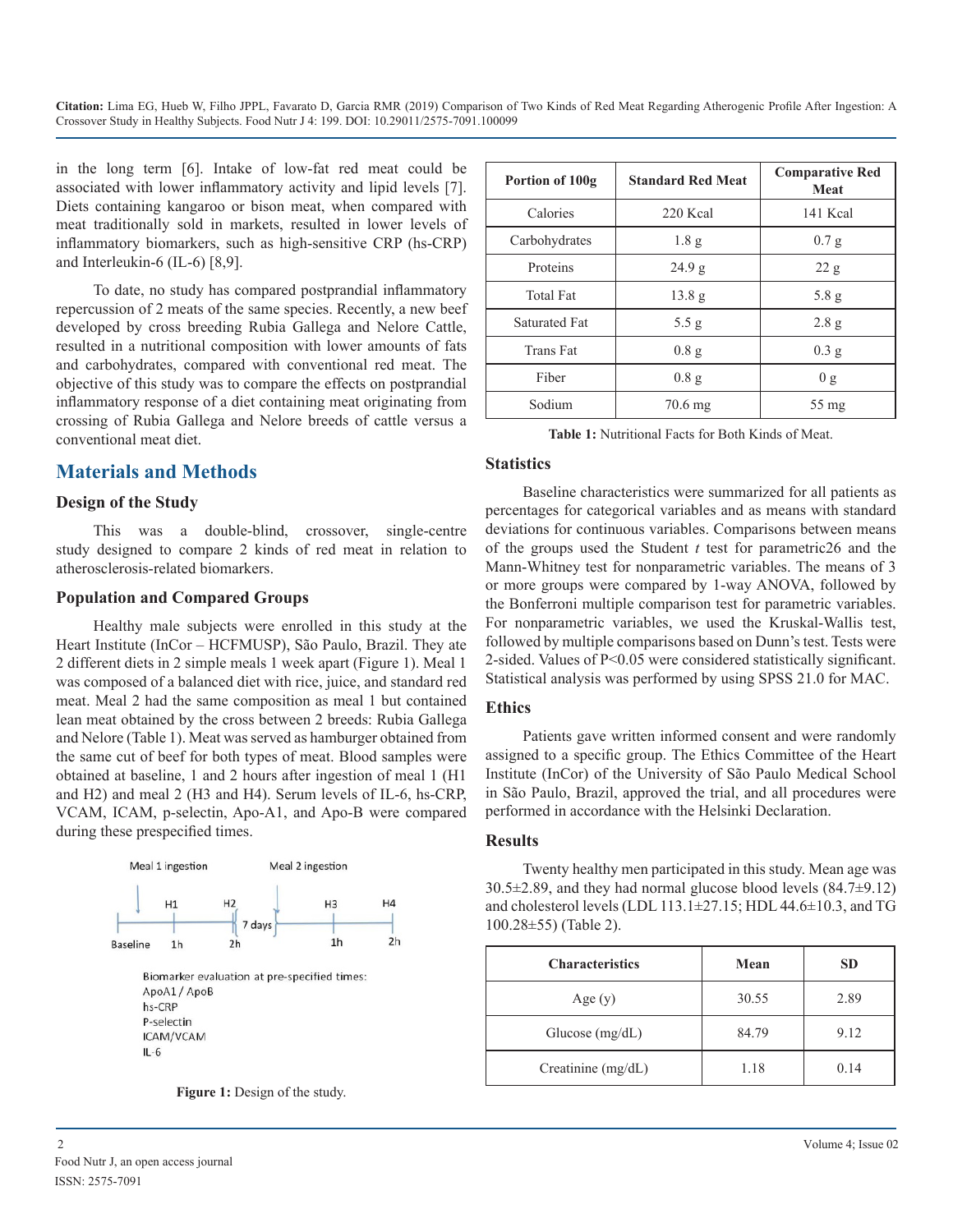**Citation:** Lima EG, Hueb W, Filho JPPL, Favarato D, Garcia RMR (2019) Comparison of Two Kinds of Red Meat Regarding Atherogenic Profile After Ingestion: A Crossover Study in Healthy Subjects. Food Nutr J 4: 199. DOI: 10.29011/2575-7091.100099

| $TC$ (mg/dL)                                                                                                                      | 177.89 | 33.27 |  |
|-----------------------------------------------------------------------------------------------------------------------------------|--------|-------|--|
| $LDL$ (mg/dL)                                                                                                                     | 113.11 | 27.15 |  |
| $HDL$ (mg/dL)                                                                                                                     | 44.67  | 10.3  |  |
| $TG \, (mg/dL)$                                                                                                                   | 100.28 | 55    |  |
| AST U/L                                                                                                                           | 24.11  | 11.7  |  |
| ALT U/L                                                                                                                           | 34.95  | 8.69  |  |
| Abbreviations: $TC = Total Cholesterol$ ; $LDL = low-Density$<br>Lipoprotein; HDL = High-Density Lipoprotein; TG = Triglycerides; |        |       |  |

AST = Aspartate Aminotransferase; ALT = Alanine Aminotransferase. **Table 2:** Baseline Characteristics of Subjects.

 Apo-A1 mean levels (ng/mL) varied after ingestion of meal 1 but not after meal 2 (baseline: 1.28; H1:1.28; H2: 1.21; H3:1.32 and H4:1.22; overall  $p=0.010$ ;  $p<0.001$  for baseline versus H1 and H2; p=0.076 for baseline versus H1 and H2) (Figure 2).



**Figure 2:** Levels of ApoA1 (g/L) at baseline, 1h and 2h after ingestion of meal 1 (H1 and H2) and meal 2 (H3 and H4).

Serum Apo B levels (ng/mL) were also different from baseline for meal 1 and 2 (baseline: 0.81; H1:0.81; H2:0.75; H3:0.76; H4:0.76; overall p=0.003). Differences were observed for both meals compared with baseline (p=0.015 for baseline versus H1 and H2; p=0.004 for baseline versus H3 and H4). Additionally, we observed lower levels of Apo-B 1h after ingestion of meal 2 compared with meal  $1$  (p=0.043 for H1 versus H3) (Figure 3).



**Figure 3:** Levels of ApoB (g/L) at baseline, 1h and 2h after ingestion of meal 1 (H1 and H2) and meal 2 (H3 and H4).

Levels of hs-CRP were lower after ingestion of meal 2 compared to meal 1 (baseline: 0.90; H1:0.93; H2:0.86; H3:0.59; and H4:0.58; overall p=0.031) (Figure 4).



**Figure 4:** Levels of Hs-CRP (mg/L) at baseline, 1h and 2h after ingestion of meal 1 (H1 and H2) and meal 2 (H3 and H4).

No differences were observed between meal 1 and meal 2 regarding ICAM, VCAM, p-selectin, or IL-6 serum levels  $(p=0.054, p=0.580, p=0.671, and p=0.938 respectively)$  (Figures 5-8).



**Figure 5:** Levels of ICAM (ng/mL) at baseline, 1h and 2h after ingestion of meal 1 (H1 and H2) and meal 2 (H3 and H4).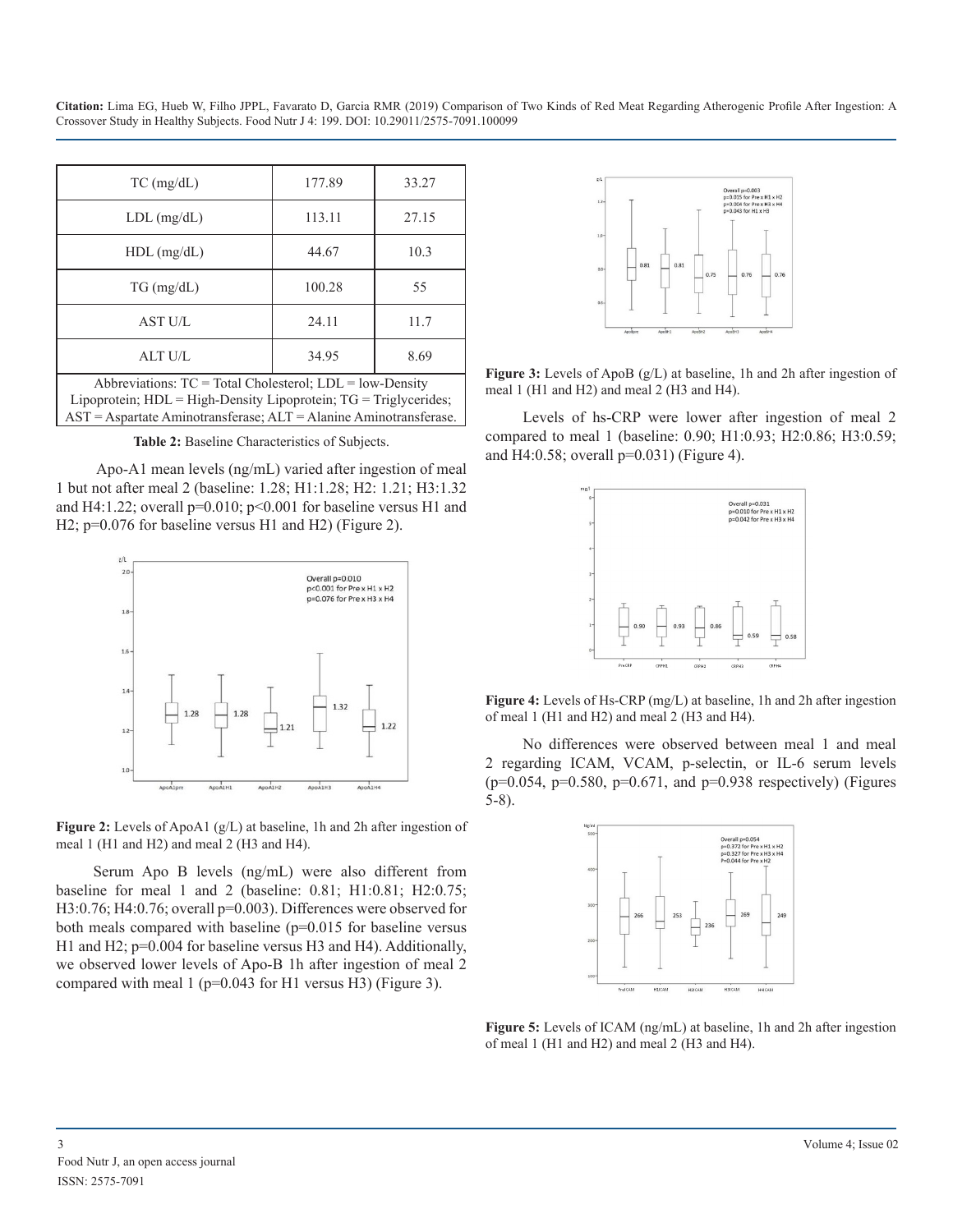

**Figure 6:** Levels of VCAM (ng/mL) at baseline, 1h and 2h after ingestion of meal 1 (H1 and H2) and meal 2 (H3 and H4).



**Figure 7:** Levels of p-selectin (ng/mL) at baseline, 1h and 2h after ingestion of meal 1 (H1 and H2) and meal 2 (H3 and H4).



**Figure 8:** Levels of IL-6 (ng/mL) at baseline, 1h and 2h after ingestion of meal 1 (H1 and H2) and meal 2 (H3 and H4).

## **Discussion**

This single-centre randomized study evaluated the atherogenic profile after ingestion of 2 different kinds of meat of the same species and found a most favourable profile of genetically selected meat compared with standard meat. Lower levels of ApoB and CRP after ingestion corroborated this fact. Metabolically triggered inflammation has been traditionally associated with

modifications in levels of apolipoproteins, hs-CRP, and other inflammatory mediators immediately after ingestion of a meal. Thus, the degree of inflammation triggered by a specific kind of food could be objectively measured. A more atherogenic profile has been associated with higher levels of inflammatory mediators (such as hs-CRP, IL-6, VCAM, ICAM, and p-selectin) besides higher levels of ApoB, and lower levels of ApoA1. In fact, nonhealthy food ingestion has been related to a more atherogenic profile [10].

Ingestion of red meat is traditionally associated with unhealthy habits, and some diets, such as the Mediterranean Diet, restrict its ingestion favouring intake of fish or poultry [11] However, some previous trials have demonstrated that red meat is not uniform in terms of atherogenic profile after ingestion. Type of meat and amount of evident fat are factors that could interfere with the release of inflammation mediators after ingestion of meat. It is important to point out that different kind of red meat contains different proportions of saturated fat [12] Emerson et al. in a systematic review found consistent evidence for postprandial elevation of IL-6 after ingestion of a high-fat meal but not for other markers of inflammation [13].

Recently, Bergeron et al. [14] conducted a randomized controlled trial to test whether levels of atherogenic lipids and lipoproteins differed significantly following consumption of diets with high red meat content compared with diets with similar amounts of protein derived from white meat or nonmeat sources, and whether these effects were modified by concomitant intake of high compared with low SFA. They found that LDL cholesterol and apoB were higher with red and white meat than with nonmeat, independent of SFA content. However, levels of LDL cholesterol, apoB, small + medium LDL, and total/HDL cholesterol ratio did not differ significantly between red and white meat. Besides, independent of protein source, high compared with low SFA increased LDL cholesterol ( $p = 0.0003$ ), apoB ( $p = 0.0002$ ), and large LDL ( $p = 0.0002$ ). These findings confirm that most differences after ingestion of source of proteins are related to SFA content.

Comparing different kind of meat in relation to race, Arya and colleagues found that postprandial levels for 1 and 2 h of TAG, IL-6 and TNF-a were significantly higher after eating wagyu meat compared with kangaroo, concluding that the meta-inflammatory reaction to ingestion of a 'new' form of hybridized beef (wagyu) is indicative of a low-grade, systemic, immune reaction compared with lean game meat (kangaroo). Noteworthy is the fact that not only the kind of meat tested was different but also the amount of fat in both tested meats were very different; wagyu is one of the fattiest meats currently available, and even the visible fat of kangaroo meat was removed in this study [8].

In fact, the meat derived from crossing of Rubia Gallega and